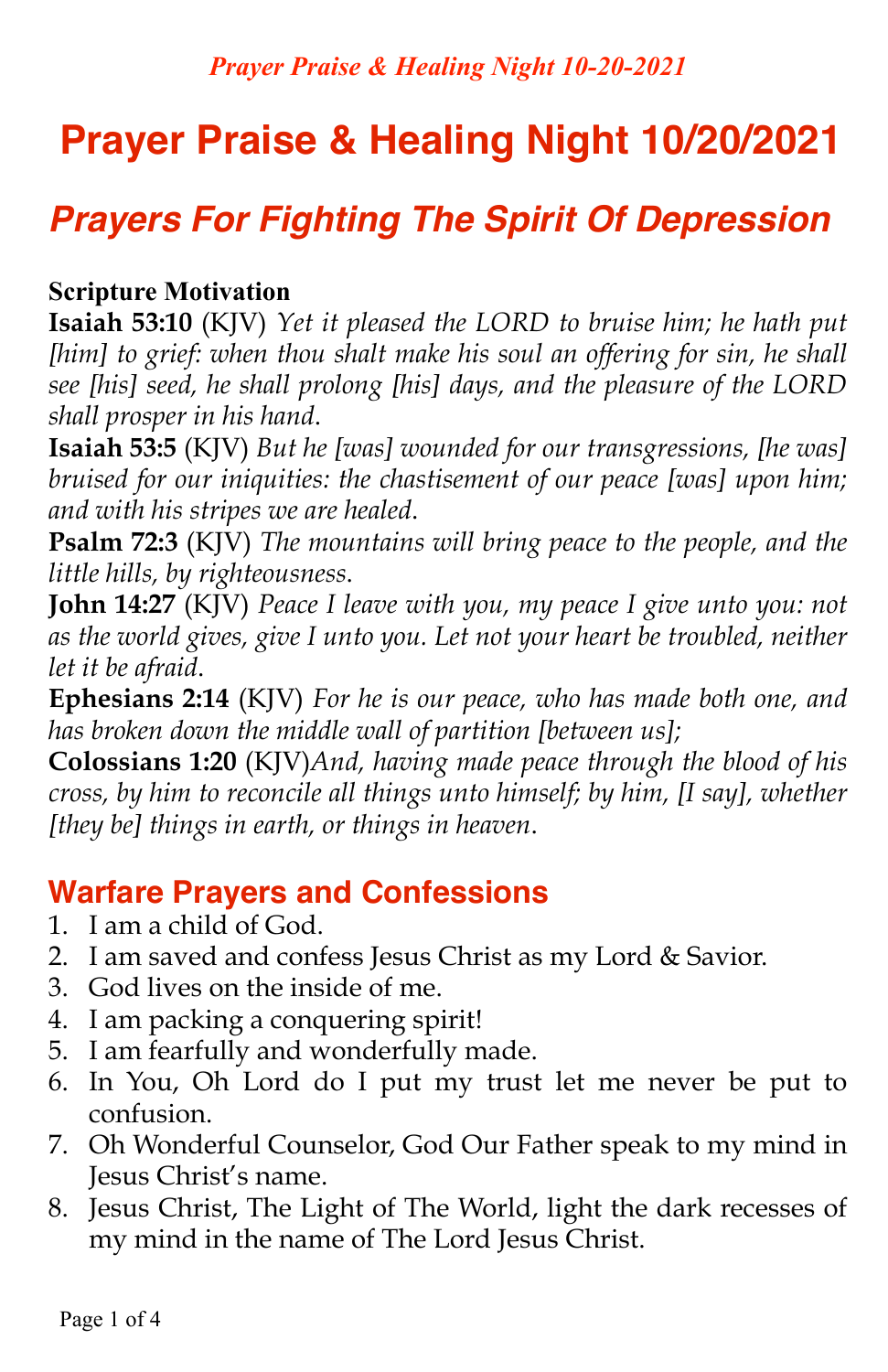#### *Prayer Praise & Healing Night 10-20-2021*

- 9. Darkness is not my cloak in the Name of The Lord Jesus Christ. I am covered in the light of God's Holy Word.
- 10. I take off the garment of heaviness. (**Repeat 3X**)
- 11. I put on the garment of praise.
- 12. I am clothed in the Light of God in the Name of The Lord Jesus Christ.
- 13. God sees me. God knows me. God helps me in Jesus Christ name.
- 14. God help me. I need Your help.
- 15. Oh God pull me out of the muck and the mire just as You did for Jeremiah in the Name of The Lord Jesus Christ.
- 16. Oh God burn my triggers in Jesus Christ's name.
- 17. Oh God sustain my appetite in the name of The Lord Jesus Christ.
- 18. Oh God use Your shield and shield my emotions in the name of The Lord Jesus Christ.
- 19. Lord God please bring the light back to my eyes in Jesus Christ name and restore my strength as you did for Samson.
- 20. I enjoy the holidays in the name of The Lord Jesus Christ.
- 21. The joy of The Lord is my strength. (**Repeat 3x**)
- 22. I curse anxiety at its root. I curse insomnia at its root. I curse eating disorders at their root in Jesus Christ's Name.
- 23. When I sit in darkness, the LORD shall be a light unto me in Jesus Christ's Name.

## **MIND CONFESSIONS**

- 1. My mental strength is renewed in the name of The Lord Jesus Christ.
- 2. By the stripes of Jesus Christ, my mind and my emotions are healed in Jesus Christ's Name.
- 3. Oh God bring my mind out of darkness into the marvelous light in Jesus Christ's Name.
- 4. Oh Great Light of God arise in the darkness of my mind in The Name Of The Lord Jesus Christ.
- 5. Oh God lift up my bowed down head in The Name of The Lord Jesus Christ.

Page 2 of 4